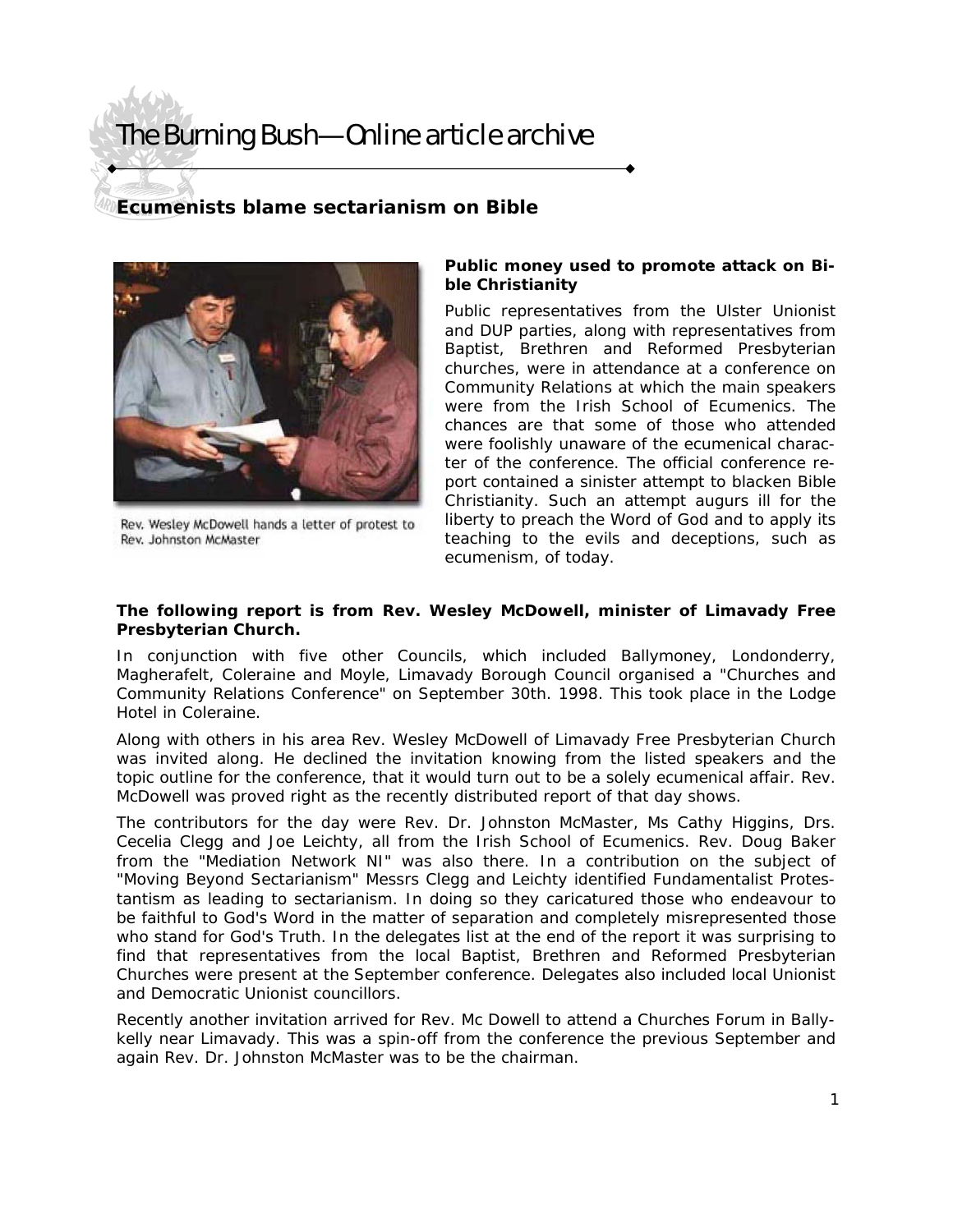### The Burning Bush—Online article archive

Rev. McDowell declined this invite as well but, along with a member of his church, he went to the venue to hand in a letter of protest to both Rev. McMaster and Limavady Council Chief Recreational officer, Mr. Sam McGregor. The letter highlighted the misrepresentation of Protestant Fundamentalists. Rev. McDowell also indicated that a letter of protest to the Council would be forthcoming as it was a sponsoring body in the September conference and was the sole sponsor of the Ballykelly conference. To finance and support blatantly unbiblical and anti-Protestant ventures using ratepayers' money under the guise of community relations is immoral and deceptive.

Whilst the Londonderry Sentinel gave good coverage of Rev. McDowell's protest, the Coleraine based Chronicle and Constitution newspapers refused to deal with the matter even though their photographer and reporter had full details. One wonders was this because a number of reputedly evangelical ministers of the Presbyterian hue were at these events.

In the past, the same newspapers have refused to carry issues relating to ecumenism, notably the protest against the activites of Rev. David Armstrong of Limavady who led his Presbyterian congregation to share worship in the local Roman Catholic chapel on a number of occasions. Following local Free Presbyterian protests, Mr. Armstrong was forced to resign by his congregation. He went to England and joined the Anglican Church there.

#### **The letter of protest handed in to Limavady Council by Rev. Wesley McDowell**

*Limavady Free Presbyterian Church Minister: Rev. Wesley McDowell, 6a Scroggy Park, Limavady, County Londonderry, BT49 0DE Telephone/Fax: 015047 63105. E-mail: WESLEY@wmcdowell.freeserve.co.uk* 

Mr John K. Stevenson BA,

Limavady Borough Council,

7 Connell Street, LIMAVADY, County Londonderry, BT49 0HA

22nd. March, 1999.

Dear Mr Stevenson,

I write on behalf of the above congregation to object to our council sponsoring and financing the above mentioned Churches Forum. This objection also includes the co-sponsorship of the Conference held last September in Coleraine. We have nothing against enhancing community relations, indeed we as a local church have been to the fore over these last number of years in providing practical help to Limavady residents both Roman Catholic and Protestant. I refer to our involvement in distributing EC Produce. However, under the pretext of furthering community relations, the council has sponsored an event which was solely ecumenical in a religious nature. The submissions of the Coleraine conference included a blatant lie and a misrepresentation of evangelical Protestants. As the Limavady Forum was a spin off from the Coleraine event we have no reason to believe that it was any different in nature. We question the council's legality in making funds available to